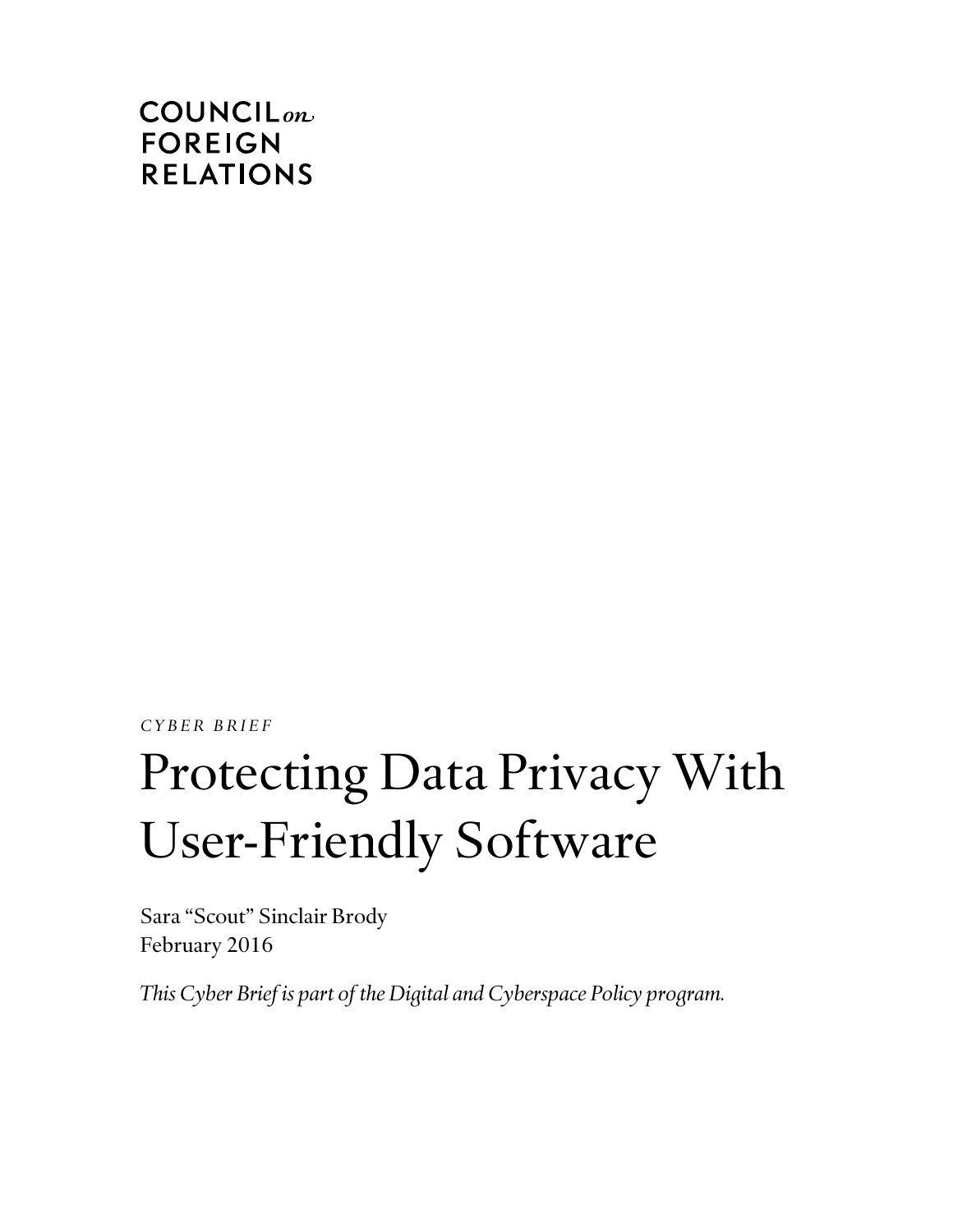Protecting the privacy of user data from unauthorized access is essential for business executives, policymakers, and users themselves. The pace of targeted attacks and massive data breaches is only [increasing.](http://www.pewinternet.org/2014/10/29/cyber-attacks-likely-to-increase/) Each new incident hurts organizations' bottom lines, undermines users' trust in the products they use every day, and can have dire consequences for public safety.

The problem is multifaceted. Technologists are rushing to fix software vulnerabilities. Regulators are trying to keep pace with the realities of a complex ecosystem. Market-based approaches, such as cybersecurity insurance, remain immature. In addition, consumers are still learning what options they have, and what options they should be asking for.

Currently, end users can use software that provides strong privacy protection with a high degree of certainty. Unfortunately, adoption rates for such software are low, largely because of how hard it is for nonexperts to use. This does not have to be the case. Software developers in the open-source community—who are generally the first to build encryption and privacy tools—need to improve the design of their tools to make them more user-friendly and useful. In turn, corporate and government purchasers should begin promoting the value of open-source software, particularly as it offers bestin-class security. These steps would go a long way toward improving privacy online.

#### *B A C K G R O U N D : C R Y P T O G R A P H Y A N D U S E R E X P E R I E N C E*

Tools that provide strong privacy guarantees have historically been niche products, requiring a special understanding of the underlying security mechanisms in order to operate them. However, many of the basic concepts are straightforward. For example, encryption allows the contents of a message to be scrambled so that third parties cannot read it. Users apply an encryption key—similar to a long, complex password—to scramble data, and a decryption key to unscramble it. If the encryption of messages passing between users Alice and Bob occurs on their respective computers, and the decryption keys are under their sole control, it is called end-to-end encryption. This form of encryption is the gold standard in privacy preservation, because it prevents would-be eavesdroppers from intercepting the conversation.

Software tools for end-to-end encryption have been available to users since the early 1990s, when Phil Zimmerman created a program called Pretty Good Privacy (PGP) and released it to the public free of charge. However, nonexpert users have faced a number of challenges with these tools from the beginning. In a 1998 paper, ["Why Johnny Can't Encrypt](http://www.gaudior.net/alma/johnny.pdf)," Alma Whitten and J. D. Tygar documented problems facing users of PGP. The authors found that participants had difficulty performing even basic tasks like encrypting and decrypting messages. Further studies have replicated these results with a variety of software programs.

The integration of software into daily life—from workplace desks to phones tucked in pockets has led to tremendous professionalization of user-experience (UX) design. From big firms to small app developers, many software companies live and die on the quality of their UX and employ a host of designers and researchers to improve it. Not surprisingly, end-to-end encryption tools are derided when they are hard to use, whether these tools are for playing games or talking confidentially about sensitive material. Given this industry focus on UX design, it may seem odd that privacy tools still have a reputation for being hard to understand and use. Several factors contribute to these apparent shortcomings, which limit the development and adoption of user-friendly privacy tools.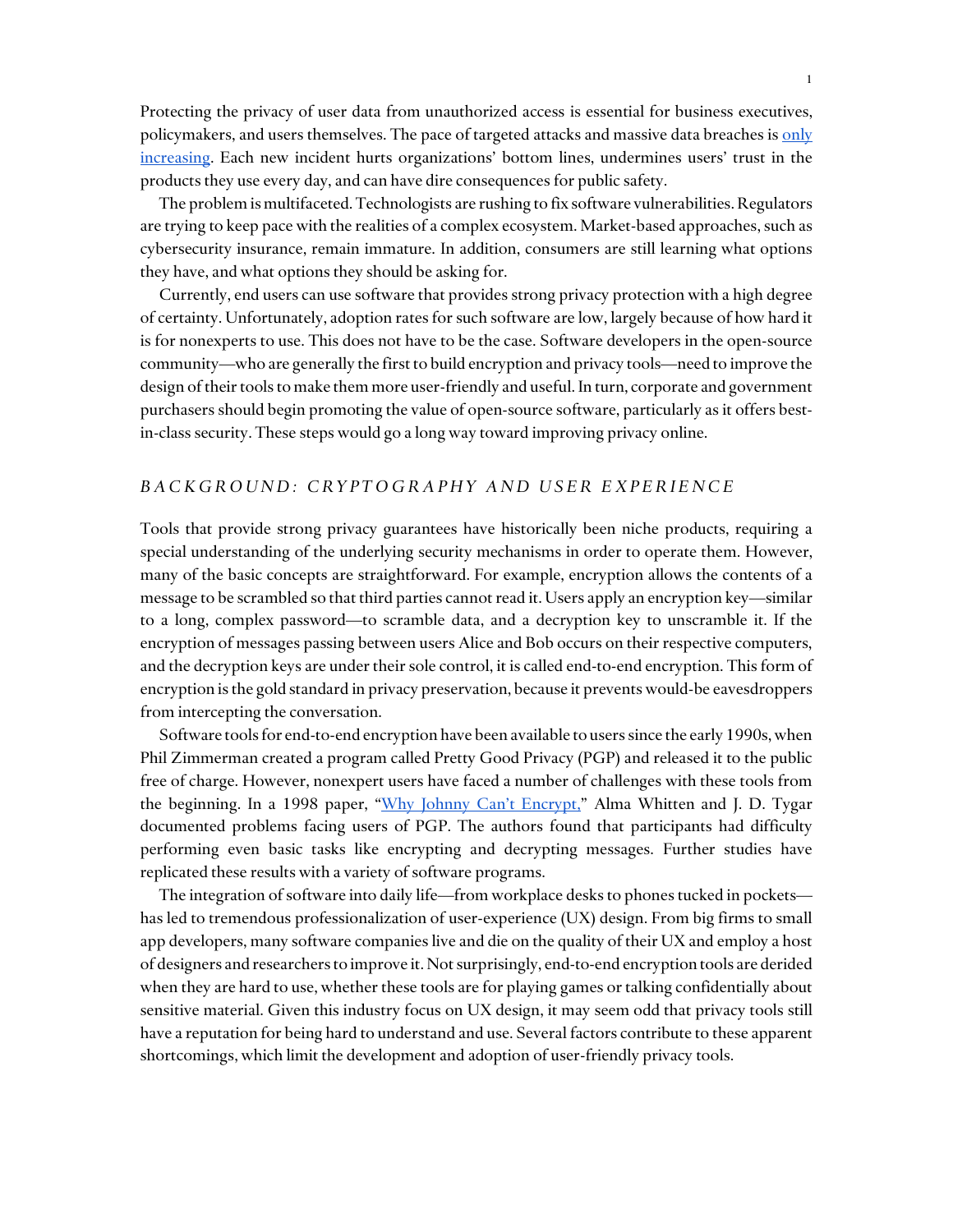#### *C H A L L E N G E S*

One fundamental challenge to both the usability and adoption of privacy-preserving tools is that privacy is considered a secondary task, as demonstrated through user-experience research. A secondary task is always subservient in users' minds to the primary task, which is whatever core activity the software is meant to enable: sending emails in an email client, exchanging instant messages in a chat program, or collaborating on documents in a file-sharing application. Many security features have this second-class status: users describe talking to their friend not as "secure messaging" but simply "messaging," with the need for security as an ancillary requirement. This is problematic for software designers because users will readily abandon success on the secondary task if it becomes too onerous, or if they perceive it to be in conflict with the primary task.

Privacy-preserving tools seeking mass appeal face another significant challenge: nonexpert users have a hard time distinguishing strong security properties from their snake-oil alternatives. It is easy to call a tool "secure," but it is hard to communicate the nuances without going into overwhelming details in an app-store listing. There have been efforts over the years to create a third-party seal of approval for secure tools, but these attempts have either foundered in obscurity or lacked credibility by allowing developers to purchase approval after a cursory self-evaluation.

Creating well-designed privacy-preserving tools with mass appeal also faces a variety of ecosystem hurdles. First, most tools in this space are developed as open-source products, which means that the authors publish the source code for anyone to read. This is good for security because the transparency of the open-source development model makes it possible to conduct independent reviews of the software (reducing the probability of critical vulnerabilities). It is bad for sustainability because few open-source projects are profitable, and many derive their funding from unsteady sources of income such as donations or grants.

Second, the majority of nonexpert users are unlikely to transfer their digital lives to niche security tools, and prefer to prioritize their primary tasks by choosing the convenience of popular cloud platforms. End-to-end encryption is in direct conflict with the business model most platforms have adopted, because it prevents the data mining and ad targeting that these services have monetized. A service provider such as Google cannot serve targeted ads if it cannot read the contents of an email.

Finally, a recent resurgence of a decades-old debate around the propriety of encryption technologies—particularly as they relate to law-enforcement efforts to thwart terrorism or [investigate crimes](http://www.nytimes.com/2015/08/12/opinion/apple-google-when-phone-encryption-blocks-justice.html)—is creating tremendous uncertainty for software developers. Apple and Google have both made upgrades to support user-controlled encryption by default in strategic products (iMessage's encrypted chat, Android's encrypted file system). However, these nascent investments are unlikely to be followed by large-scale integration of privacy-preserving technologies, given that a multitude of conflicting requirements around cryptography loom on the horizon in different jurisdictions. For the United States, it is especially unfortunate that this debate emerges at a time when confidence in technology companies' ability to protect user data is still suffering from the fallout of the Edward Snowden revelations.

#### *R E C O M M E N D A T I O N S*

First and most urgent, the current debate over the use of encryption undermines the promotion of privacy tools. The U.S. government proposed a technological backdoor with th[e Clipper Chip](https://epic.org/crypto/clipper/) in the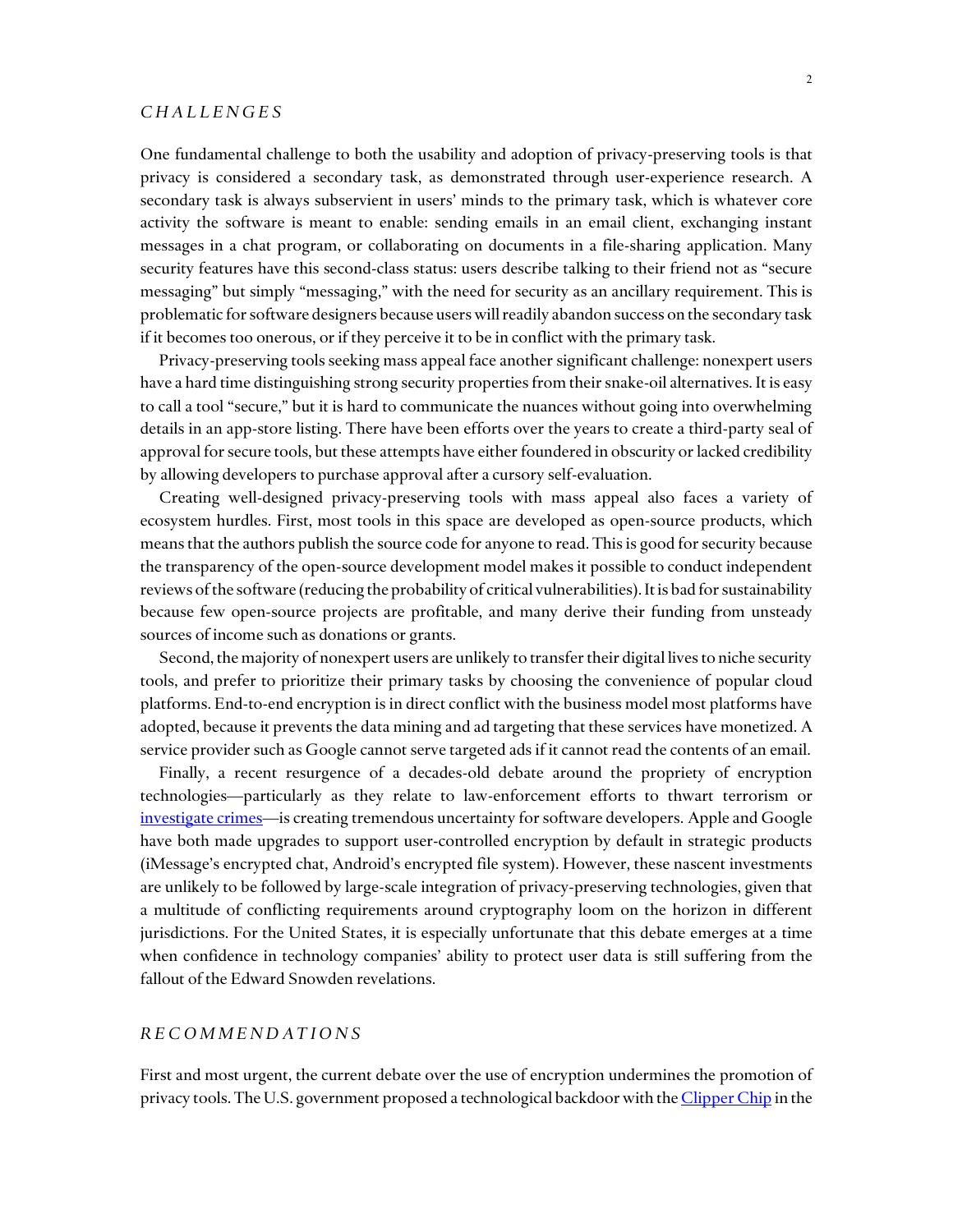early 1990s, using the same arguments heard today. It faile[d spectacularly.](https://en.wikipedia.org/wiki/Clipper_chip#Backlash) Although technology has evolved since[, the fundamentals of encryption have not.](https://www.schneier.com/cryptography/paperfiles/paper-keys-under-doormats-CSAIL.pdf) Policymakers in the United States and other countries should recognize that anything less than intact cryptography puts all users at risk. Developers cannot build software that allows law enforcement to access encrypted communications but prevents malicious actors from exploiting that access. Cryptography cannot distinguish good people from bad, so a backdoor for one is a backdoor for all. Undermining the encryption used by U.S. companies would place the average consumer at risk of attack by malicious third parties, and merely motivate criminals and terrorists to use one of many alternative options. Powerful cryptography tools can easily be built outside the United States; as the self-declared Islamic State's use of German messaging service Telegram demonstrates, software rarely respects borders.

In addition, technology decision-makers, including chief information security officers and others with purchasing power, need to promote the value of open-source tools throughout their organizations. This can be done by authorizing in-house engineers to contribute to open-source projects during work hours and explicitly seeking technology consultants experienced in the opensource world. Open-source development can span geopolitical barriers to create technologies that offer best-in-class security, but all too often such projects are viewed as half-baked or risky by decision-makers. The volunteer authorship of many projects contributes to this reputation, but the lack of polish in the user experience design does greater damage.Changing a company's culture from one of client ("software is an expense, what do I get for my money?") to one of community ("software is an investment, how can we contribute strategically for long-term benefit?") can help organizations and projects find innovative, secure, and affordable solutions.

Open-source developers, in turn, need to prioritize user-experience research and design, as well as to optimize their tools for large organizations. The focus of too many projects has long been on users who resemble the developers themselves. It is time to professionalize the practice of opensource development, recruit designers and usability researchers to the cause, and take a humancentered approach to software design. In particular, project leaders should make the development process more accessible to new participants by including explicit instructions to user-experience experts in their documentation. Although this change in focus will require a cultural shift within the open-source community, it will allow projects to attract more users and more donations, and ultimately result in more useful tools.

To support these efforts, technology-focused foundations and software companies' research and development wings should shift funding priorities toward more applied research on crafting and communicating about security-related features. Much of the work in this area examines the reasons a tool is hard to use—not ways to improve it—or focuses on toy refinements (e.g., "this custom interface is better than the standard"). As an example of such research, WhatsApp recently incorporated end-to-end encryption [into its mobile messaging platform,](http://www.wsj.com/articles/moxie-marlinspike-the-coder-who-encrypted-your-texts-1436486274) without changing the user experience of its product. However, it accomplished this by hiding all privacy-specific features and tasks from its users, which in turn introduces vulnerability to certain kinds of attacks. Instead, researchers should work to identify factors that make privacy features successful across tools, and examine how such features might be added to popular products without harming user satisfaction.

Taken together, these recommendations would both incentivize and facilitate organizations and individuals in their efforts to adopt stronger protections of user data from unauthorized access. Easier-to-use privacy tools and greater consumer confidence, in turn, will support continued growth, innovation, and financial stability in the digital era.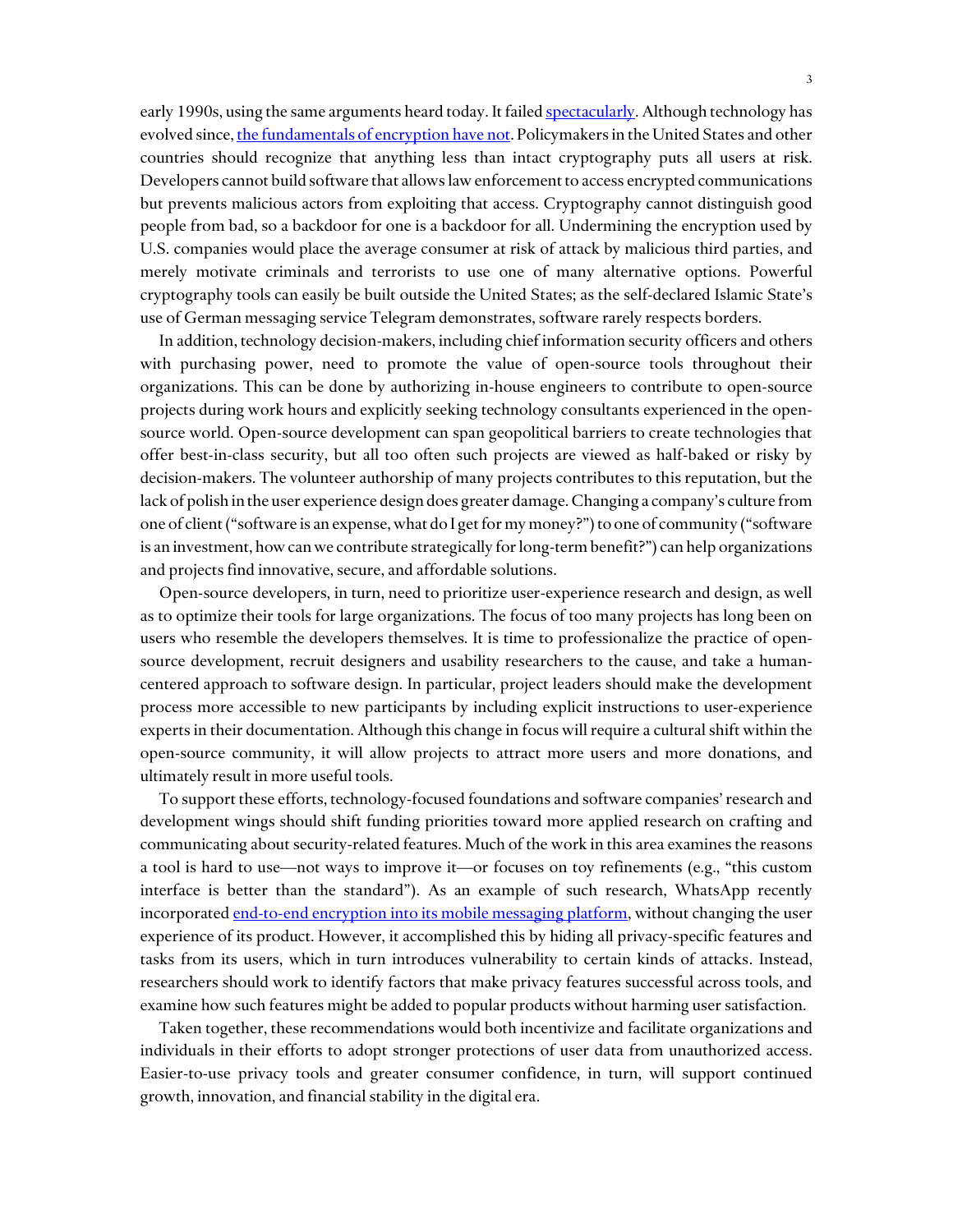### About the Author

**Sara "Scout" Sinclair Brody** is the executive director of Simply Secure, an organization that seeks to make privacy-preserving technology usable and useful for all people. Sinclair Brody has long been interested in improving the usability of security tools. Her Dartmouth College computer science doctoral dissertation, "[Access Control In and For the Real World,](http://www.cs.dartmouth.edu/reports/TR2013-745.pdf)" focused on the misintegration of classic security mechanisms with modern human organizations. As a product manager at Google, she worked on projects such as two-step verification and the Android operating system. She has authored numerous scholarly articles on a variety of security topics, and coedited *[Insider Attack and](http://www.springer.com/us/book/9780387773216)  [Cyber Security: Beyond the Hacker](http://www.springer.com/us/book/9780387773216)*.